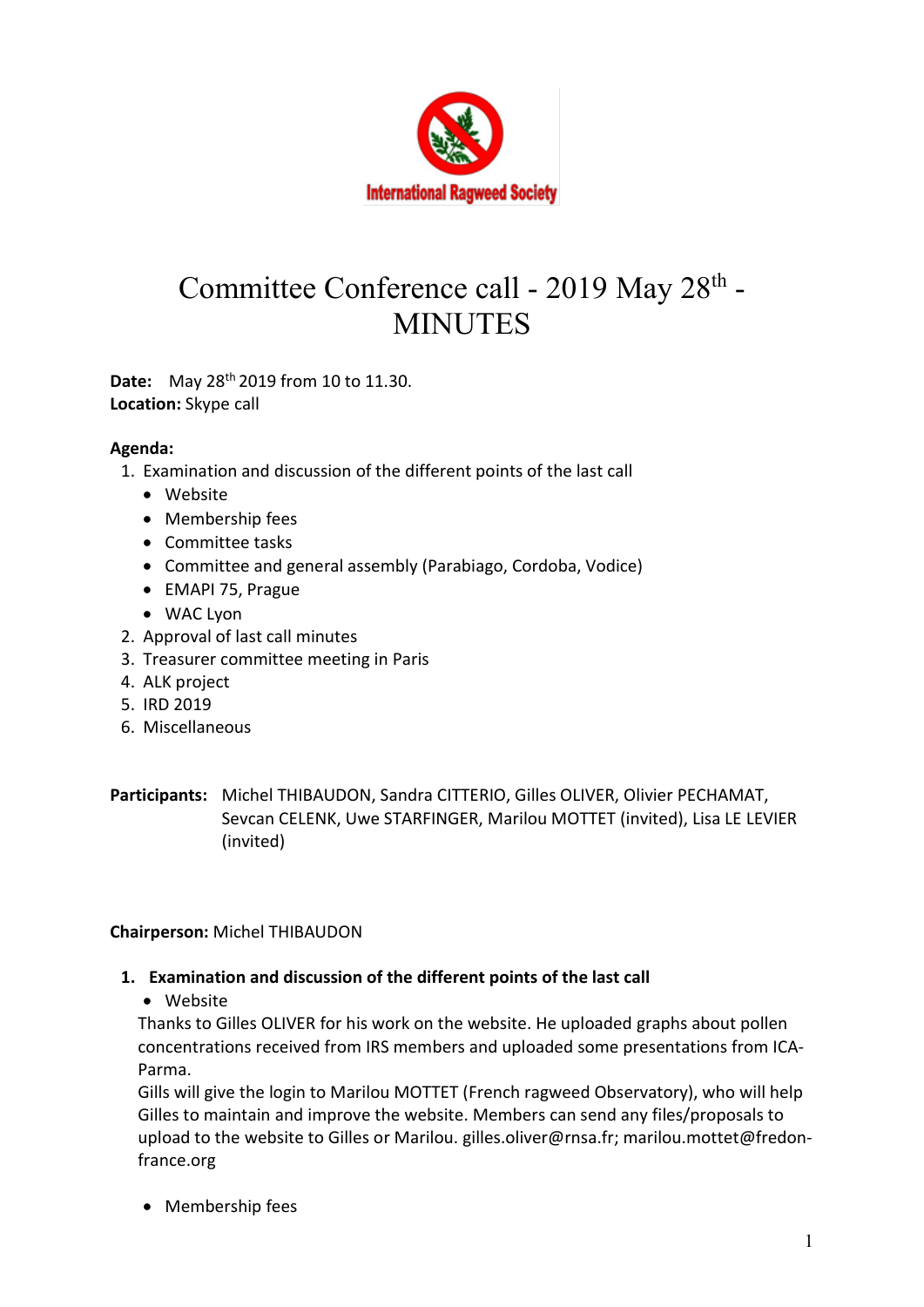Michel THIBAUDON reminded to pay the fee. Sandra CITTERIO already sent an email to all IRS members about this. If needed, she will send another notice. The French ragweed observatory will add an invitation to join the IRS (and pay the membership fee) to the letter published in June.

### • Committee tasks

In order to promote IRS Roberto ALBERTINI proposed to write a review about Ambrosia and Health effects to be published in the special issue "Outdoor and Indoor Biological Air Quality and Public Health" of the International Journal of Environmental Research and Public Health. The cost would be 1800 CHS and Roberto and Michel are guest editors.

Committee and general assembly (Parabiago, Cordoba, Vodice)

-Next Committee meeting will be held in Parabiago (Milano, Italy) Saturday September 7th from 2:30 to 5:30 PM. Saturday evening Maira Bonini will organize a dinner.

-In 2020, the committee meeting will be held in Cordoba the June 19th in the afternoon, whereas the General Assembly will be held in Vodicé, Croatia, the September 14th just before NEOBIOTA meeting. A scientific session before the administrative meeting will be organized. We hope 3 to 5 lectures on ragweed.

• EMAPI 75, Prague  $(9<sup>th</sup>$  to  $13<sup>th</sup>$  September 2019)

To promote IRS, Michel submitted an abstract to EMAPI and it was accepted as poster. Michel will attend the Congress. Gilles and Michel will prepare the poster during summer.

People from the French Ragweed Observatory also proposed an abstract about Ambrosia trifida that was accepted, but they are not sure to attend the conference so eventually Michel will present their poster.

WAC Lyon

The abstract submitted to EMAPI 75 will be proposed to WAC by Michel.

## 2. Approval of last call minutes

Approved

## 3. Treasurer committee meeting in Paris.

 The current IRS Bank account is at the "Banque postale" located in Switzerland. As there are many difficulties in contacting the Bank (none of the committee member is from Switzerland) and there are fees for operations, it would be advisable to change the bank.

Olivier and Roberto will contact separately some international banks such as the "Crédit Agricole", the "BNP Paribas", the HSBC in France and Italy to assess whether and how a bank account can be opened/transferred outside Switzerland (If it is necessary to change the statute or whatever)

It is difficult to enroll new members in IRS. Some ideas:

- prepare a booklet for the European parliament.

- develop a short 3 minutes video (see if the tools used for SMARTER can be reused).

- moreover Marilou/Olivier propose the use of Linkedin by focusing on jobs (targeting allergologists). The French Ragweed Observatory could manage the page. However it is on charge.